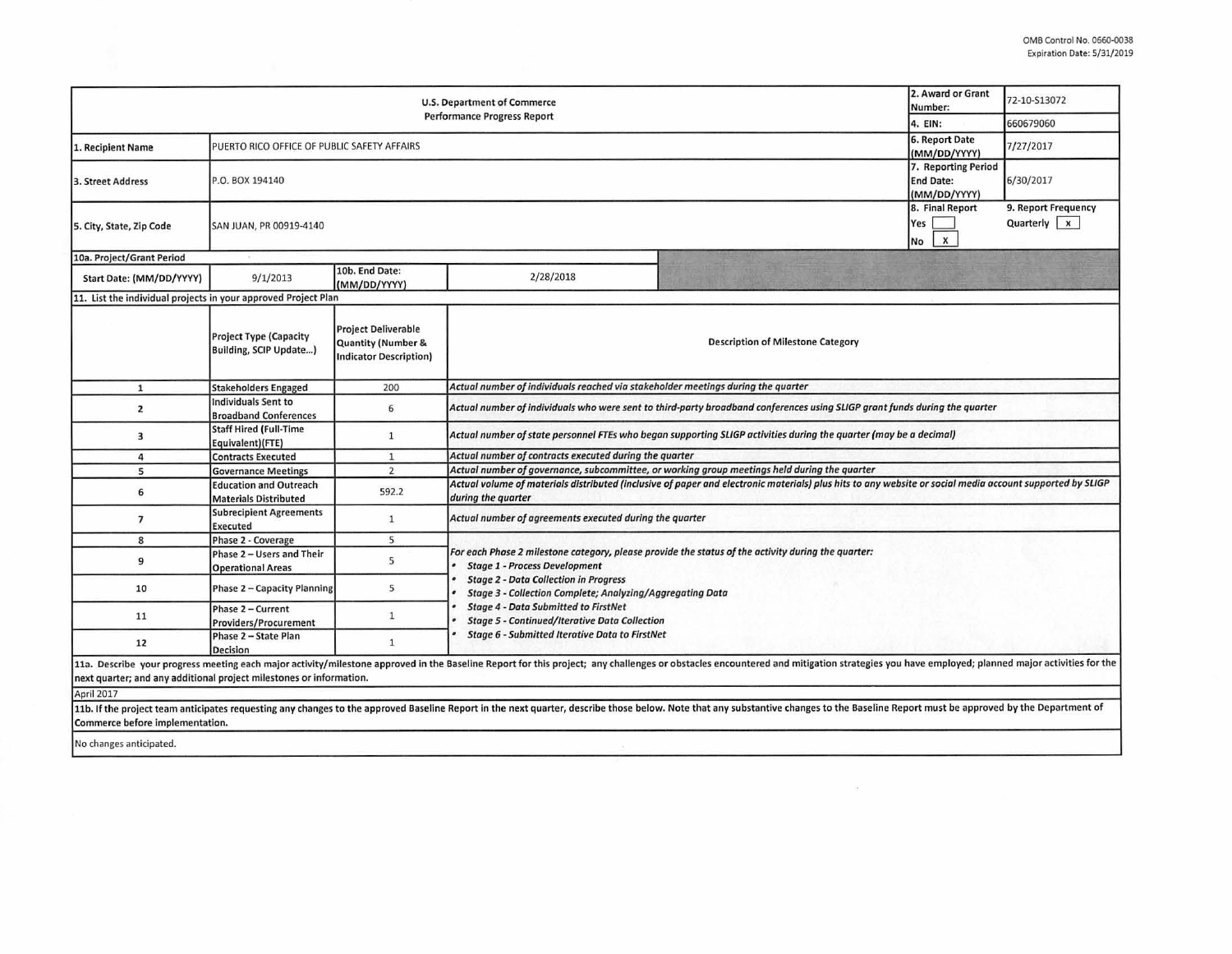|                                                 | 11c. Provide any other information that would be useful to NTIA as it assesses this project's progress.                                                    |                                                                                                                                        |                          |                      |                               |                   |                 |                                         |                                          |  |  |
|-------------------------------------------------|------------------------------------------------------------------------------------------------------------------------------------------------------------|----------------------------------------------------------------------------------------------------------------------------------------|--------------------------|----------------------|-------------------------------|-------------------|-----------------|-----------------------------------------|------------------------------------------|--|--|
|                                                 | 96% of the data collection process from the HSRB was completed.                                                                                            |                                                                                                                                        |                          |                      |                               |                   |                 |                                         |                                          |  |  |
|                                                 | 11d. Describe any success stories or best practices you have identified. Please be as specific as possible.                                                |                                                                                                                                        |                          |                      |                               |                   |                 |                                         |                                          |  |  |
|                                                 | The oportunity to attend the "The Kickoff State Plan Meeting" and the entire PR Team participated (CIO, SPOC, SWIC)                                        |                                                                                                                                        |                          |                      |                               |                   |                 |                                         |                                          |  |  |
| 12. Personnel                                   |                                                                                                                                                            |                                                                                                                                        |                          |                      |                               |                   |                 |                                         |                                          |  |  |
| The Program Manager was hired on June 20, 2016  |                                                                                                                                                            |                                                                                                                                        |                          |                      |                               |                   |                 |                                         |                                          |  |  |
|                                                 | 12a. If the project is not fully staffed, describe how any lack of staffing may impact the project's time line and when the project will be fully staffed. |                                                                                                                                        |                          |                      |                               |                   |                 |                                         |                                          |  |  |
|                                                 |                                                                                                                                                            |                                                                                                                                        |                          |                      |                               |                   |                 |                                         |                                          |  |  |
|                                                 | 12b. Staffing Table - Please include all staff that have contributed time to the project. Please do not remove individuals from this table.                |                                                                                                                                        |                          |                      |                               |                   |                 |                                         |                                          |  |  |
| Job Title                                       | FTE%                                                                                                                                                       | Project (s) Assigned                                                                                                                   |                          |                      |                               |                   |                 |                                         | Change                                   |  |  |
| SLIGP Program Manager                           | 100%                                                                                                                                                       | Develop and coordinate outreach and educations plans to Puerto Rico public safety community and completing progress reports. SLIGP-POC |                          |                      |                               |                   |                 | Hired on June 20, 2016                  |                                          |  |  |
| <b>Grant Administrator</b>                      | 30%                                                                                                                                                        | Provide grant management support, managing the project's budget, and ensuring that the grant activities are completed on time.         |                          |                      |                               |                   |                 |                                         |                                          |  |  |
| <b>Financial Coordinator</b>                    | 25%                                                                                                                                                        | Produce financial statements, oversight transactions and implementing audit systems.                                                   |                          |                      |                               |                   |                 |                                         |                                          |  |  |
| SWIC                                            | 20%                                                                                                                                                        | Implementation a statewide vision for interoperability.                                                                                |                          |                      |                               |                   |                 |                                         |                                          |  |  |
| <b>SPOC</b>                                     | 3%                                                                                                                                                         | Primary point of contact for NTIA and FirstNet                                                                                         |                          |                      |                               |                   |                 | No longer charged to<br><b>SLIGP</b>    |                                          |  |  |
| 13. Subcontracts (Vendors and/or Subrecipients) |                                                                                                                                                            |                                                                                                                                        |                          |                      |                               |                   |                 |                                         |                                          |  |  |
|                                                 | 13a. Subcontracts Table - Include all subcontractors. The totals from this table must equal the "Subcontracts Total" in Question 14f.                      |                                                                                                                                        |                          |                      |                               |                   |                 |                                         |                                          |  |  |
| Name                                            | <b>Subcontract Purpose</b>                                                                                                                                 |                                                                                                                                        | Type<br>(Vendor/Subrec.) | RFP/RFQ Issued (Y/N) | Contract<br>Executed<br>(Y/N) | <b>Start Date</b> | <b>End Date</b> | <b>Total Federal Funds</b><br>Allocated | <b>Total Matching Funds</b><br>Allocated |  |  |
| Lex Santos                                      | Project Management/Technical Advisor                                                                                                                       |                                                                                                                                        | Vendor                   | Interviews           | $\vee$                        | 8/17/2015         | 8/31/2016       | \$103,600.00                            |                                          |  |  |
| <b>Cybertech Solutions</b>                      | Outreach and Educational Efforts - Web Design                                                                                                              |                                                                                                                                        | Vendor                   | Y                    | Y                             | 2/1/2016          | 5/31/2017       | \$44,662.00                             |                                          |  |  |
|                                                 |                                                                                                                                                            |                                                                                                                                        |                          |                      |                               |                   |                 |                                         |                                          |  |  |
|                                                 |                                                                                                                                                            |                                                                                                                                        |                          |                      |                               |                   |                 |                                         |                                          |  |  |
|                                                 | 13b. Describe any challenges encountered with vendors and/or subrecipients.                                                                                |                                                                                                                                        |                          |                      |                               |                   |                 |                                         |                                          |  |  |
| None                                            |                                                                                                                                                            |                                                                                                                                        |                          |                      |                               |                   |                 |                                         |                                          |  |  |
|                                                 |                                                                                                                                                            |                                                                                                                                        |                          |                      |                               |                   |                 |                                         |                                          |  |  |